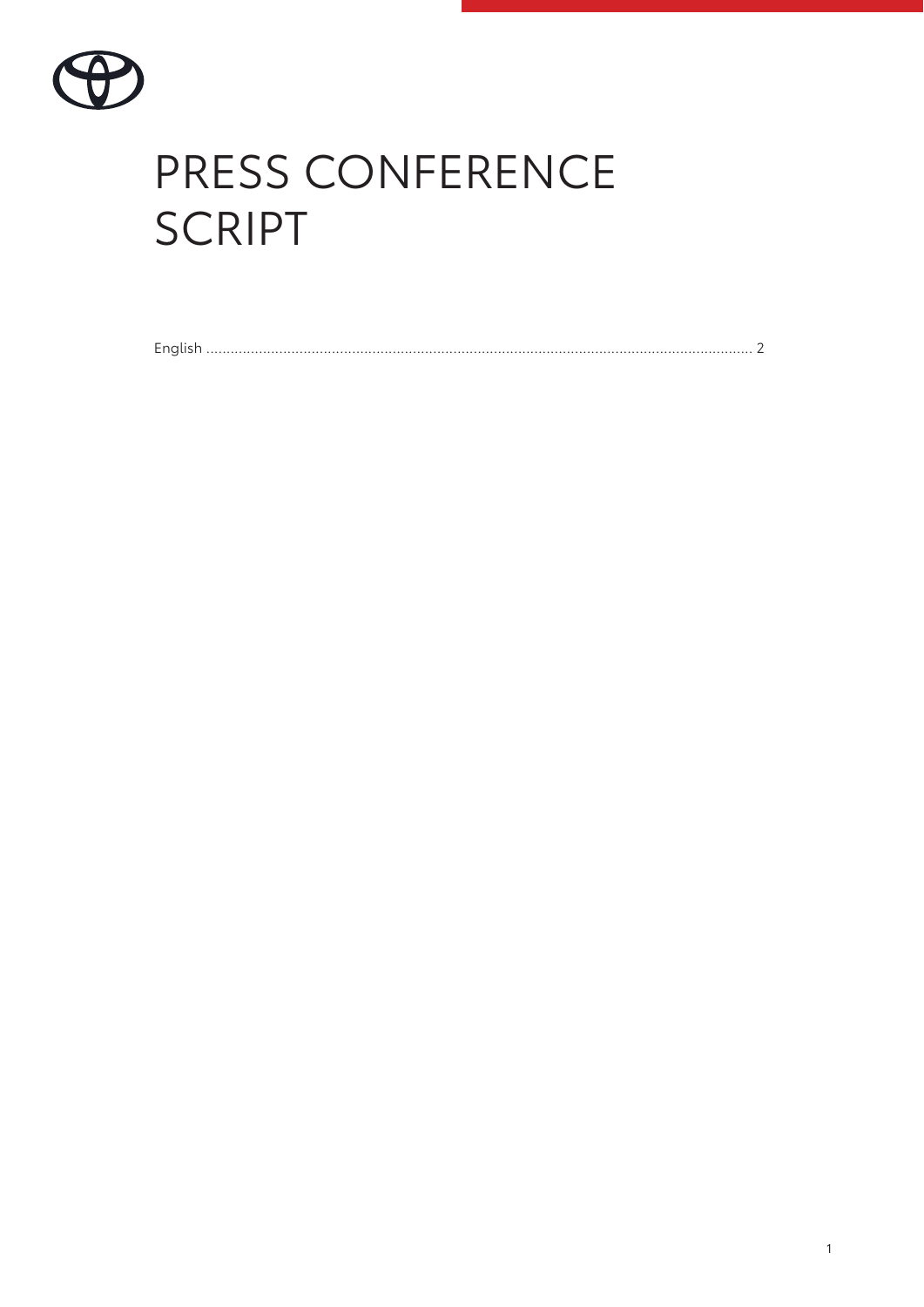#### OPENING SEQUENCE:

Hi everyone, I'm Piers, I'm a designer and architect. I'm passionate about cities and their suburbs, and how we can get around them better.

That's why I'm delighted to be with you today as we discover the new Toyota Aygo X. Six months ago, we had the chance to show many of you our concept car, the Toyota Aygo X prologue.

We were thrilled by your reactions. By what you said.

That you felt the same way that we did. In today's program, we've got a full presentation of the new Aygo X.

We're going to meet with experts who understand cities and the mobility needs of their inhabitants. »

We're going to talk to the people behind the Aygo X, who can tell you everything you'd like to know about this exciting new car.

In fact, throughout this video, our Toyota experts will be delighted to answer your questions. Just click on the bottom right corner of your screen to ask your questions. And because Toyota's new Aygo X is made especially for Europe's cities and suburbs… Let's take a quick tour of Europe together!

But a tour of Europe not quite like the others. We're going to see how Europe cities and ways of living have shaped the new Aygo X. Ready to join me?

Let's not keep you waiting any longer. And now without further ado, the moment we've all been waiting for.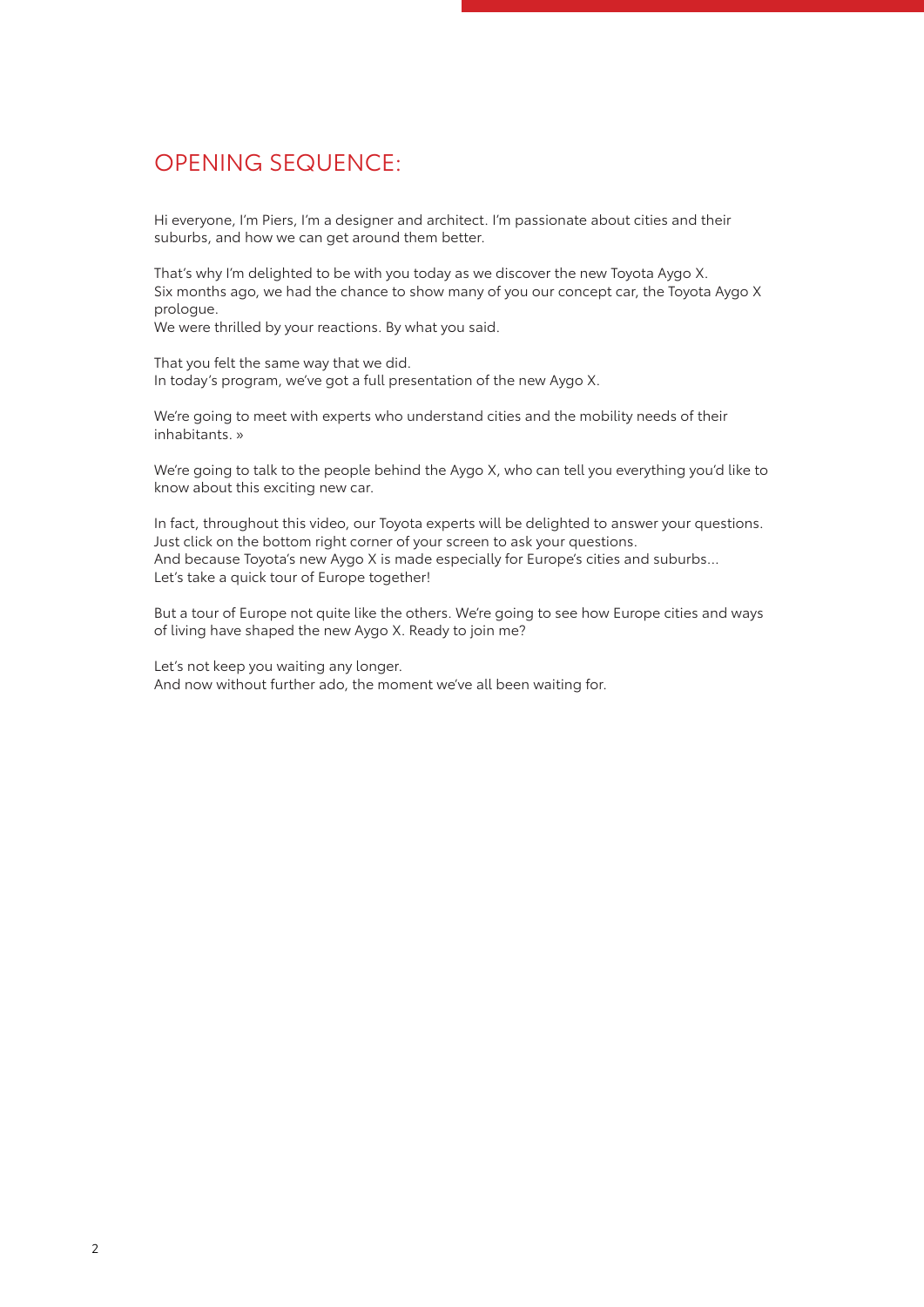### EPISODE 1 :

Destination Copenhagen: how are cities evolving ? And how does Aygo X match up to those needs?

Hi everybody, I've just arrived in Copenhagen I'm now riding my danish bicycle through the city streets to meet Anne Baedkel futurist, which I think must be the best thing in the world to be. Hi Anne. Good to see you.

Hi Piers Good to see you. Nice to meet you. Welcome to Copenhagen. I see you've already gone native?

Well, I love cycling. I love being in cities. So two of my favourite things.

Copenhagen is perfect for you then.

What does your work as a futurist involve?

My work involves studying cities in both current cities and future cities. But particularly, I'm looking at the future of urban living.

Interesting. What can your work tell us about the future of cities?

One of the trends that we are almost certain will continue to grow is urbanisation, people moving to cities and living in cities, and also trying to make the best out of future urban living.

We've gone from 2% to now more than 50%. And we're projected to go to 80% of the world's population living in cities. And what about Copenhagen?

In my humble opinion, Copenhagen is already very much a city of the future. It's allowing a lot of experiments such as this neighbourhood where we're walking: Bryggervangen. They are really trying to both involve citizens in city planning. They also try to build a community instead of a neighbourhood or instead a part of the city. They want to build a community where there's places like this where people can meet and actually catch up. And it's going to be natural for people to go meet their neighbours and talk to the neighbours in a place like this where we are walking.

What about their mobility needs ?

Future infrastructure is going to be increasingly electrified. But I do believe in the meantime, we have to be pragmatic about other solutions, and also having a wide range of transport solutions for the people living here.

Thanks so much, Anne. That's been so interesting.

Well, yeah. Thank you.Good to meet you.

Where's my bike?

Over that way I think.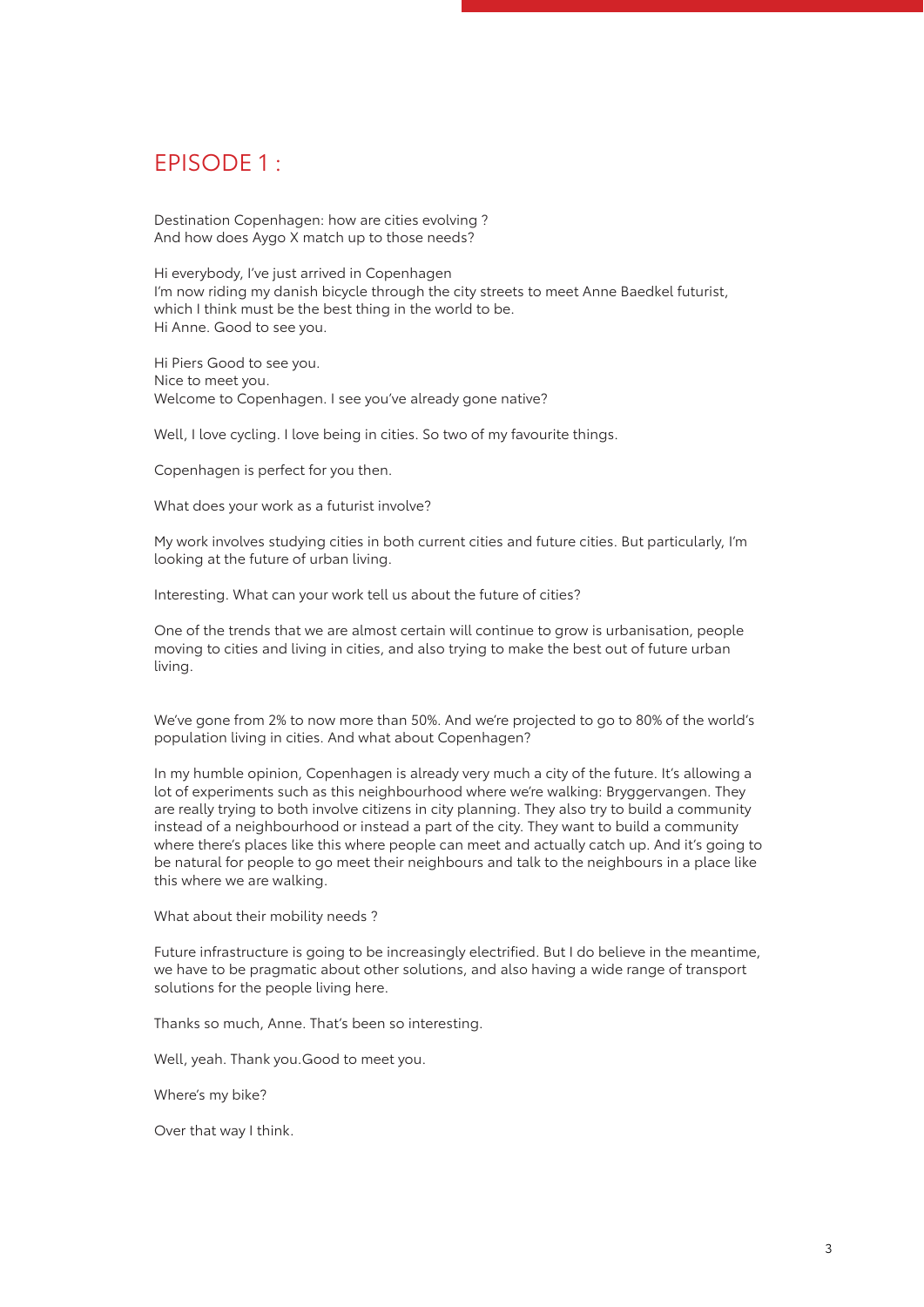Bye - Bye I'm loving Copenhagen.

I learned a lot from Anne about European cities. And now Andrea Carlucci who is going to talk to us about the bold new car Toyota is bringing to these cities very soon. Andrea Carlucci, as Vice President of Product and Marketing for Toyota, tell me why the A-segment is so important for you?

This represents a key access point to the brand. So strategically, is a very important segment. But more importantly, is a segment that allows us to provide our customers with a very accessible solution and practical solution , especially for living in town.

It used to be a segment that was quite bland in some ways. But I think the original Aygo challenged that?

We brought something completely new, breaking the rules, we've been able to bring emotion, which is very much linked to style. We did it in the same way, not to compromise on the compact size. No compromise on the practicality in a way. But connecting in a different way with the customer we were looking for,

In terms of the personality of the car, you've described it as a European car, what does that mean?

The car is conceived, is designed, is going to be manufactured in Europe, for Europeans. It's the very first example in which Europeans gather thinking what is this product that for the first time is 100% Toyota and only for Toyota having in mind a specific target customer with a very clear need of living in urban cities.

Who do you think the main customers will be?

It will be a person living in a crowded urban area with a strong connection with design and looking for characteristics that are basically the characteristics of a very European profile.

The Aygo X is a A-segment car but It's built on a B-segment isn't it?

Indeed, this allows to move and to make evolve the character of the vehicle in something which is clearly closer to the B-segment in terms of driving characteristics, driving pleasure, but without losing that nimbleness, that agility which remains stunning for the category.

The other thing I noticed looking at it is that it is super tall. I mean is it a kind of crossover?

It is certainly a crossover. It is establishing a new reference for the A-class and it is what consumers especially in urban areas want.

High eye point to sit, to have control of the situation around and feeling extremely safe. As it happens in a real SUV, an SUV, convertible crossover, sounds great to me.

It is I think, when I look at the wheel dimensions against the body, the ratio and the use quite authentic of the colour code with these bi-tone that is going to really break the rule of the category and is giving definitely something which is unique and authentic. We do again, something memorable. I told you

Let's go for a drive and take it home now.

This is the key my friend.

I'm off!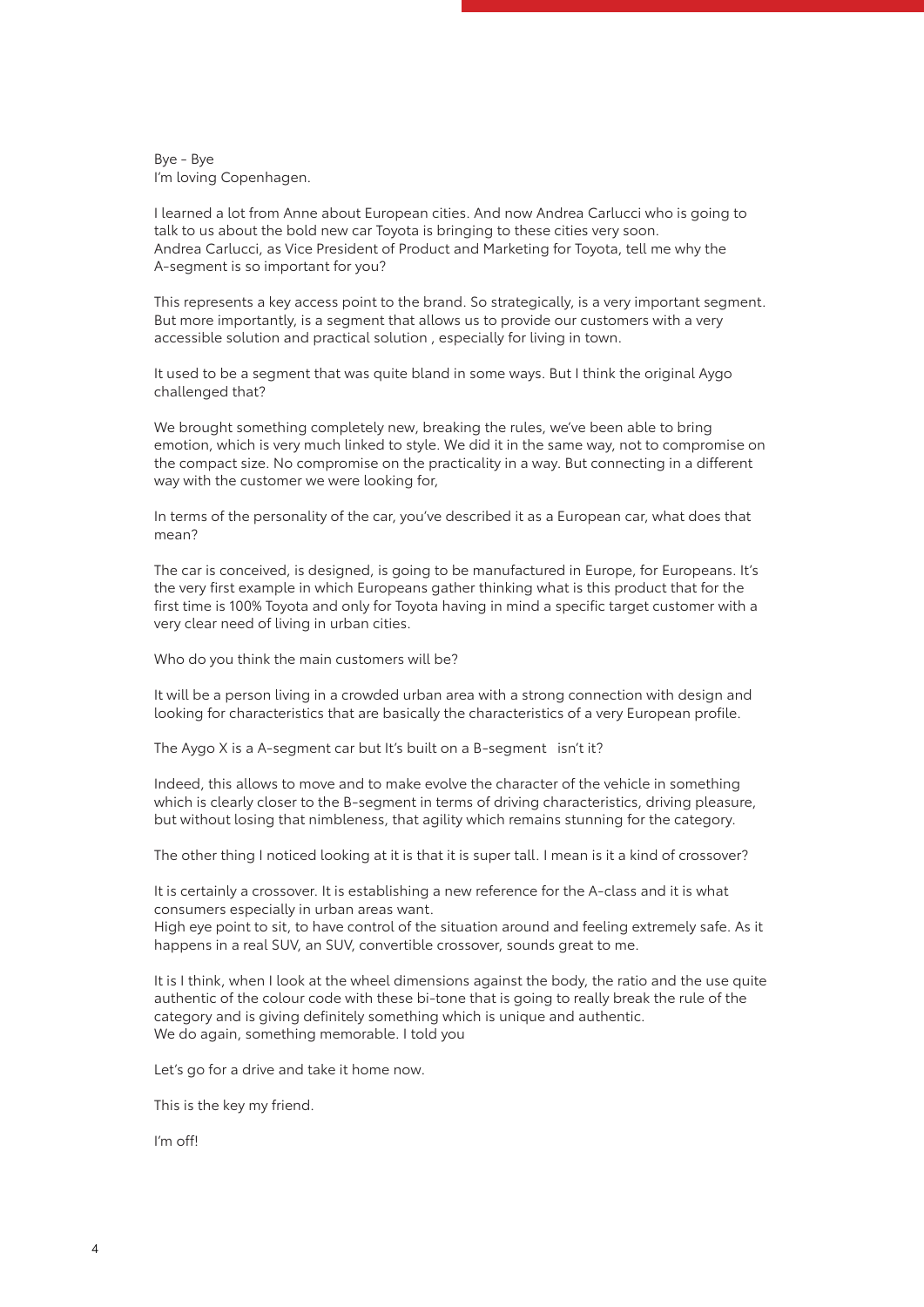## EPISODE 2:

Destination Rome! What are the challenges of city driving? Why is Aygo X the answer?

The Aygo X is designed for cities like Rome. And that's why I'm looking forward to meeting another architect: Paolo Olivia, and she's a partner in the practice Brain Factory, and that must be her. Hi Paola

Hi Piers Nice to meet you. Benvenuto a Roma

Thank you. It's great to be here. It's really fascinating to me always to meet another architect and hear about their creative processes. So tell me a little bit about yours.

I think that it all start with the creative research, I explore all the capabilities; intellectual design without neglecting the aesthetic side; that's why the name of our firm Brain Factory. But at the same time, I love breaking the rules with our design and thinking out of the box.

Rome must be the best place to do it. I mean, how does Rome inspire you?

Let me show what makes so special Rome.

I mean, really, how could you not be inspired by thousands of years of architectural history? Like this! But what about driving in Rome? I'm someone that loves driving and I love cities. What's it like driving in Rome?

Rome is full of broad avenue, of small streets, so like a driver; I must be attentive, agile, dynamic.

That sounds like something that you would be actually I can believe that. And what's it like actually getting around?

I think that there are bumpy roads.

So you need good ground clearance.

Yes of course.

And I think good sustenance. I've heard that Rome has fantastic food and the best ice cream in the world. So can we go now and get the perfect Roman gelato?

Come with me! Yes, I'll show you a good gelato in Rome. I love chocolate and yours?

That was great meeting Paola.

And now Anna Stoliarova is going to tell us what makes the Aygo X perfect for all of the cities in Europe.

I'm waiting for Anna who's the Aygo X product planner for Toyota Europe.

Hi Anna Hi Piers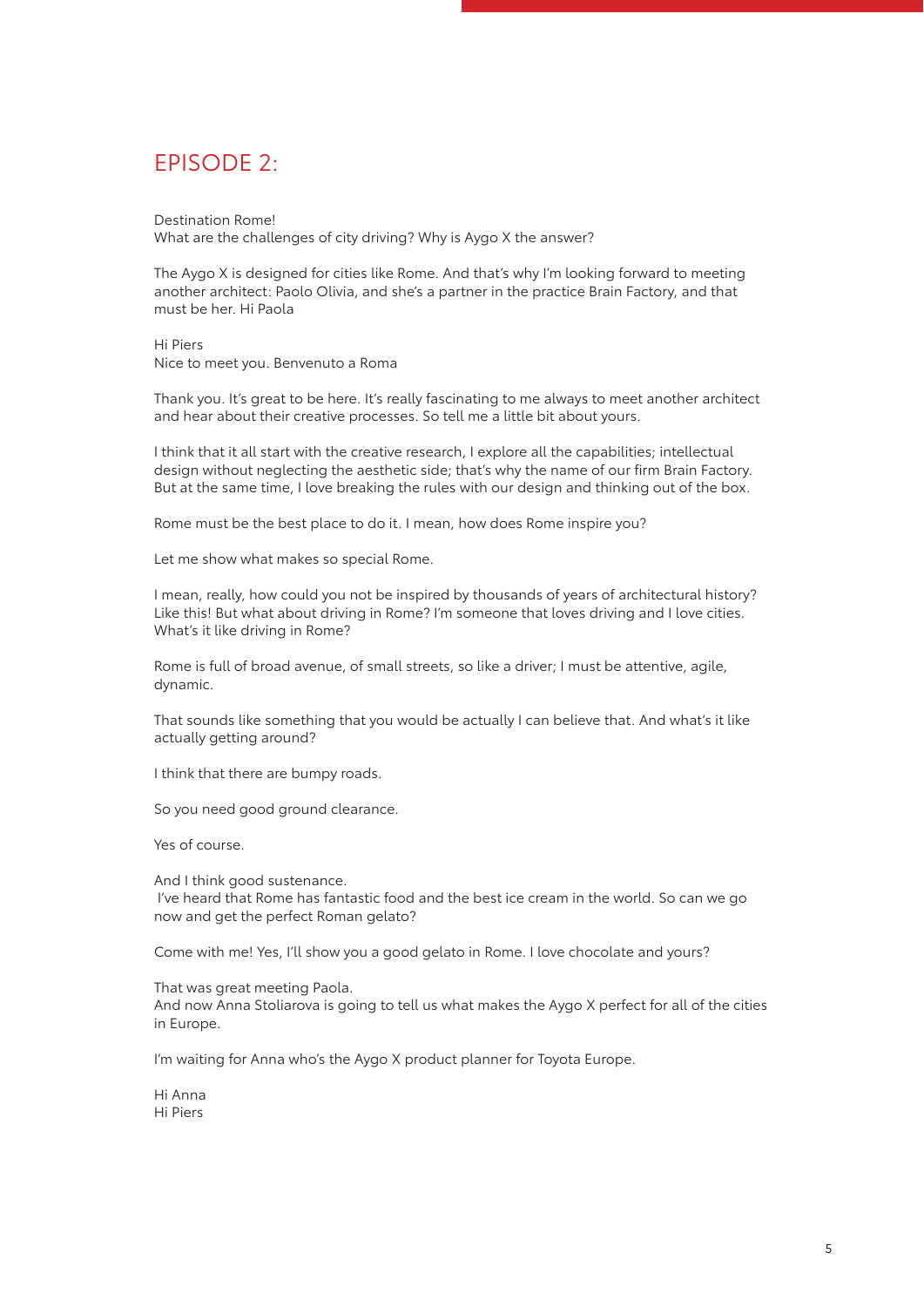Nice to meet you. You too. How's your trip?

It was good. How are you doing? Good. You got the good chair. Yeah, it's not very sturdy. I'm not jealous of that one.

So Anna Stoliarova, as product planner for Toyota, tell me how European cities influenced the new Aygo X?

Well actually, they are more than influenced Aygo X. They shaped it. Our team has traveled across Europe's most vibrant capitals. They were drawing inspiration from people and contemporary cultures. We also studied deeply the future of urban life and urban mobility. Because we really wanted to bring more boldness and more spice to small car buyers.

As I've just been seeing on the streets in Rome, city driving has its own set of challenges.

Yes, the small city car has to do many things. It has to make you feel confident and comfortable behind the wheel. Yet, it has to be manoeuvrable, agile and nimble to navigate all these small streets like those in Rome. Because of the TNGA-B platform, we have a longer wheelbase and wider the track so that you're sturdy and confident on the road. But it at the same time has a very small turning radius, just 4.7 metres, meaning that even the tiniest and narrowest streets are okay for you to handle. You have especially a lot of space for the front passenger and the driver, but also the boot space is increased. It's about 60 litres more than the outgoing Aygo.

How will drivers experience the difference in ride compared with the previous Aygo?

Well, first of all, it's higher by 55mm. You have big 18 inch wheels and higher ground clearance. It's not just done for the great SUV look. It's also for great handling and a more confident ride.

Is it just a car for cities? Can you imagine using it on the highway?

Actually, when driving on higher speed like on the highway, you have best in class NVH and stability. Because the upper body is stiffer, the suspension has to work less and it is lighter so that you have low body roll, faster acceleration and much lower fuel consumption.

It also strikes me as a car that might be packed full of other features.

There are many indeed. One to mention is the latest Toyota Safety Sense system with Lane Trace Assist and adaptive cruise control.

It comes as standard on all grades because we don't want to compromise on safety. It also has continuously variable transmission which is very smooth and precisely tuned for the city driving. You won't expect actually to meet a CVT in A-segment and you won't find it except on the Aygo X. You can go up to a 9 inch touchscreen with the Toyota smart connect system with wireless phone connection, wireless phone charger and ambient lighting.

How's the sound system?

We have with JBL developed especially for Aygo a JBL premium sound system with four speakers and the subwoofer so that you definitely will enjoy your ride.

Great. We're gonna have a look. of course Because I have noticed this canvas roof which looks really intriguing.

Yes, that's another feature we're very happy about.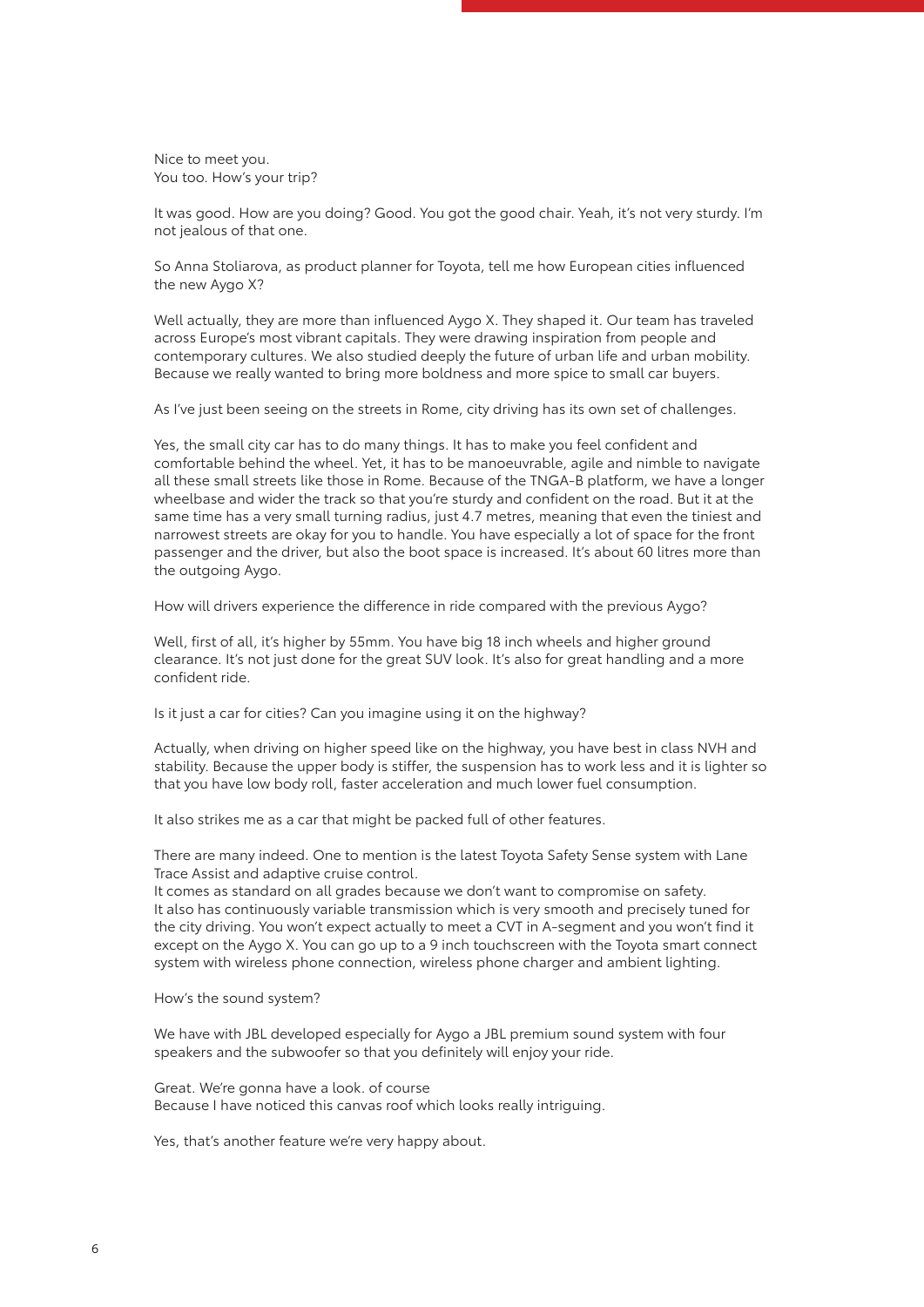It's the canvas roof that is bigger and wider than on the previous Aygo and there's just this emotional wind in the hair feature that you can enjoy in the city or on the highway. We call it Aygo X Air.

Can't wait to have a go with that sound system. Can I put something something on? Sure. Fantastic.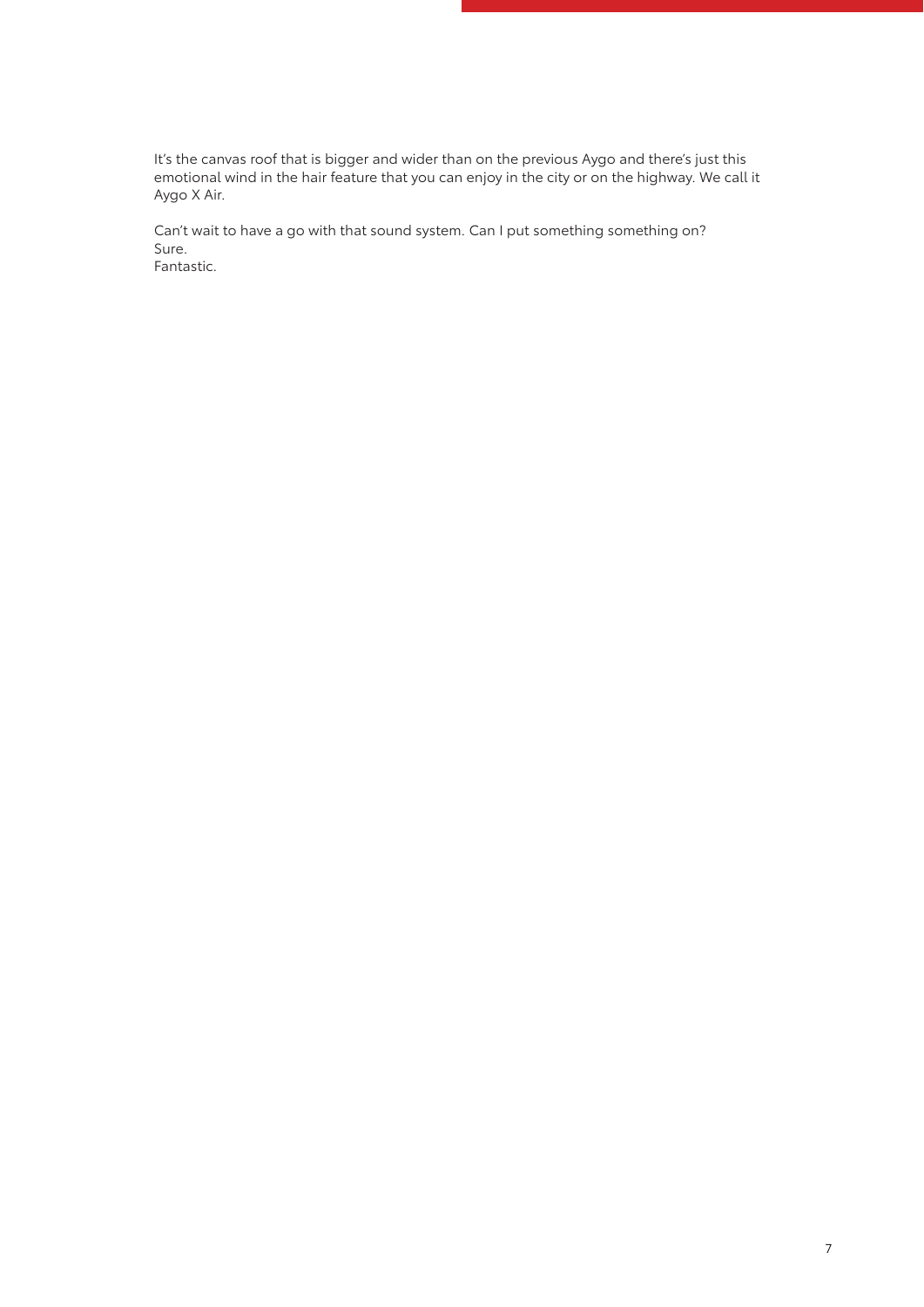#### EPISODE 3:

Destination Berlin! Why do style and design matter? And how does Aygo have so much of both?

It's great to have arrived in Berlin and I'm on my way to meet Laura Gerte. She's a fashion designer, and I really want to find out about the city from her perspective.

Hi, you must be Laura.

Hi Piers. Nice to meet you.

Almost every interesting artist and designer at some point in their life has been drawn to Berlin. And so what's it like for you working here?

I think the big promise that Berlin still holds for people is freedom. We have time and space here to create and explore, you have a good life here, even if you don't earn that much money, and that's why I think it draws so many people here.

I often think of Berlin as a city that has been shot in black and white. Yes. But talk to me about colour, and colour r in your work.

I think colours are just fun. They demand attention. The more there are, the more they clash. And that's where it gets really interesting, I think.

It gives us instant references and colourful things make us want to interact with objects, with people, with clothing. And that's what I think is so interesting about colour.

And what about getting around I mean, what's it like driving in Berlin?

Driving in Berlin is fun, but also challenging. When I first started driving here, I was super scared, but now I actually love it because I know the routes. I know my way around the city and also German cities after World War Two have been rebuilt to work for cars, unlike cities like Rome, or Paris where like narrow bendy roads. Here, it's quite comfortable to drive, especially once you reach the outskirts and you can just cruise over the countryside.

I want to see the craziest roads? Can you take me on a driving tour of Berlin? Yes of course.

Wow, that was a great introduction to Berlin style, in terms of fashion and driving from Laura. And now I have the honour of meeting a great stylist Tadao Mori, Head of Styling at Toyota Motor Europe.

Tadao Mori, you are Head of Styling for Toyota Motor Europe. What did you set out to achieve with the new Aygo X?

Firstly, we set up keywords: «Spice», «Fun», and «X».

Actually I can see the X in the back and the front. Exactly.

Make it more fun, emotional and dynamic.

It also looks super agile. How did you achieve that look?

It is very important to set up a nice package. So we need bigger, large diameter tires and set at four corners. This means super short overhang. And also front and rear view, tire has to be sticking out. So that makes a more agile and good stance. This car has to be much in the